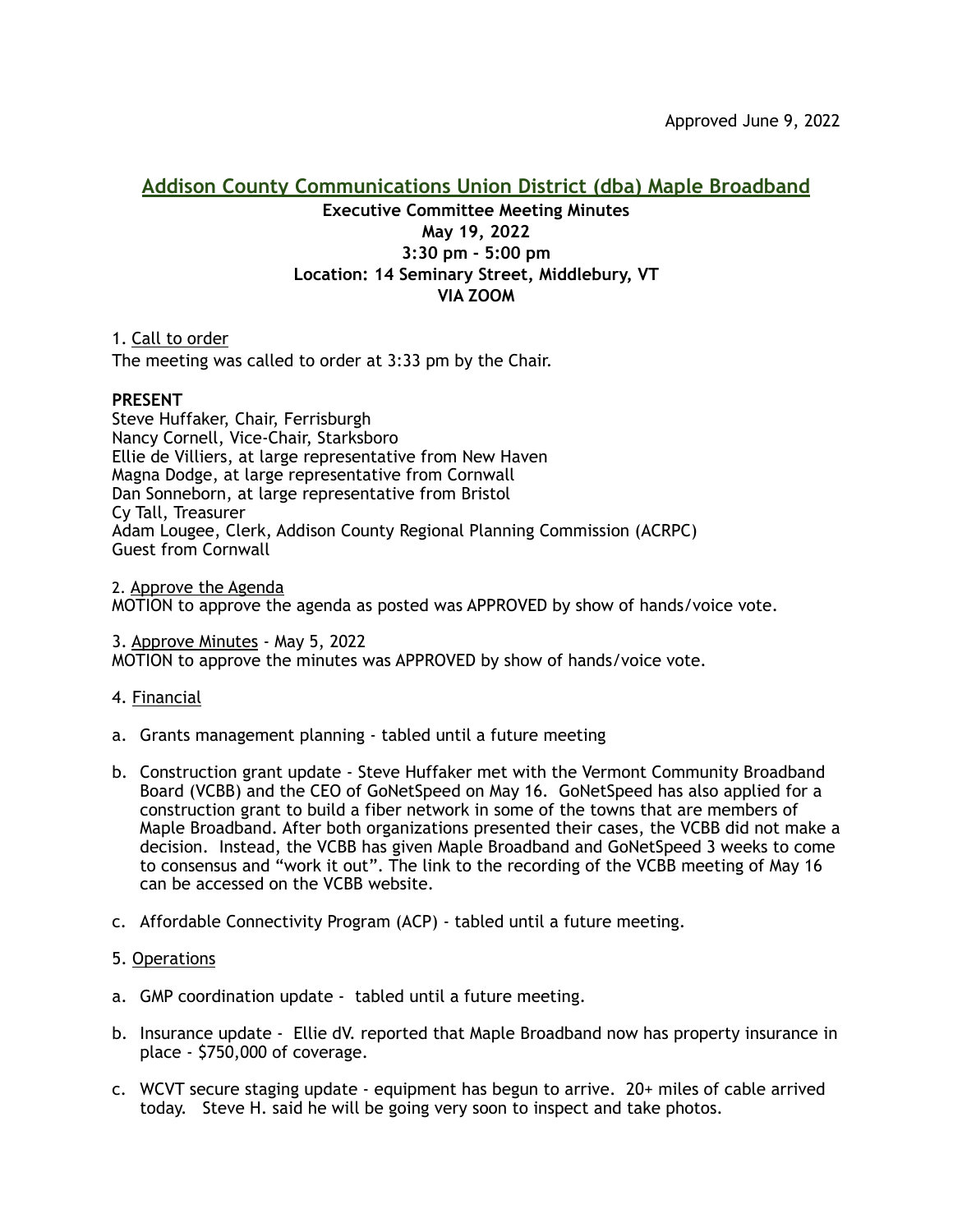- d. OPR RFP update Ellie dV. and Steve H. and Magna D. worked on the final draft, that has been distributed to the Committee. MOTION made to release the RFP. Motion APPROVED by show of hands/voice vote. Steve H. said he plans to issue the bid this coming Monday.
- e. Phase I A Hub locations update tabled until a future meeting.
	- I. Civil engineering
	- II. Permitting
- f. Ellie report 4 more people filled out the interested in fiber form.

#### 6. Marketing

- a. Pivot start date to be set at the appropriate time
- b. CrowdFiber Dan S., Ellie dV. and Steve H. attended a recent meeting with Kurt from Waitsfield and Champlain Valley Telecom (WCVT) and a representative from CrowdFiber.

#### 7. Other

- a. The guest from Cornwall said there is some road work involving culverts in his neighborhood and wondered if, when fiber is installed, digging on his road would need to take place again. Steve H. explained that in most places, fiber will be installed on poles, not underground, and that when the time comes to bring fiber to his town and neighborhood, the people will be fully informed with all the details. For the convenience of future guests, Public Comments will be a standing agenda item from now on, at the top of the agenda.
- b. WCVT sub-grant WCVT has requested a pre-construction grant to do work in Maple Broadband member towns that they are responsible for. Nancy C. has created a document that is an amendment to the Act 71 pre-construction grant. WCVT will provide grant documentation that Maple Broadband will then incorporate into the monthly report to VCBB.
- c. The Committee briefly discussed the likelihood that certain tasks, such as inventory management, will need to be outsourced.
- d. Praise for Magna Dodge- all agreed that the contribution Magna Dodge has made during her time on the Executive Committee has been tremendous and needs to be celebrated.

#### 8. Executive Session

MOTION was made to find that premature general public knowledge of Maple Broadband's business strategy would clearly place Maple Broadband at substantial disadvantage and risk disclosure of Maple Broadband's pending activities, if they were to be communicated to the public. Motion APPROVED by show of hands/voice vote.

MOTION was made to enter into executive session to discuss Maple Broadband's business strategy related to Maple Broadband's progress under Title 1, Section 313, Subsection A of Vermont's Statutes. Motion APPROVED by show of hands/voice vote.

The committee came out of Executive Session at 4:54 pm.

10. Future Meetings: May 27